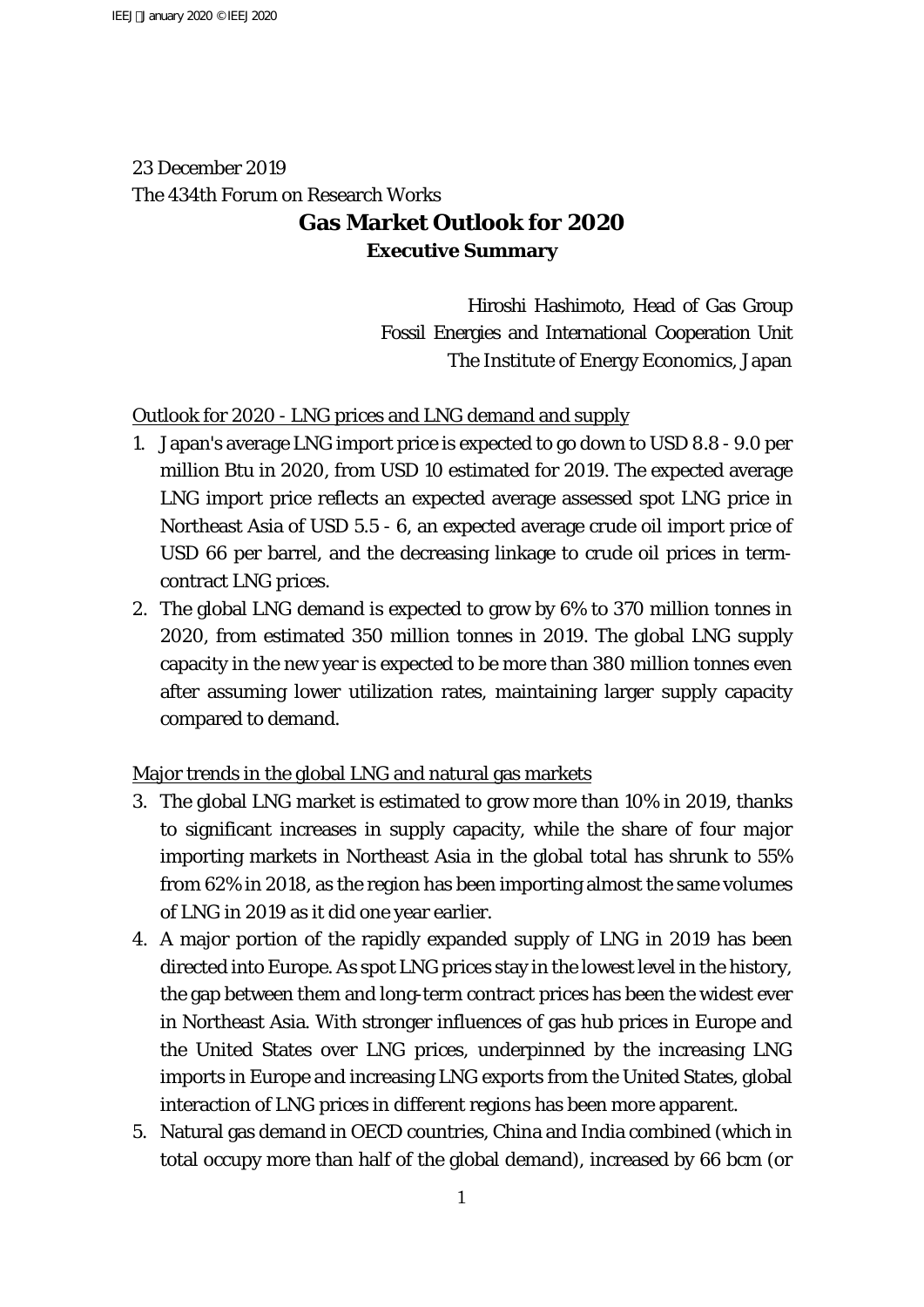4%) year-on-year during the first three quarters of 2019, driven by growth in OECD Americas and China. OECD Europe has also returned to growth since the second quarter.

6. The global LNG imports were 260 million tonnes during the first nine months of 2019, increasing by 12% compared to the same period in 2018. While China increased LNG import by 16% during the period, Europe increased its LNG import by 83% to more than 60 million tonnes. Emerging LNG importers in Southeast and South Asia has maintained their growth trends, increasing imports by 25% or 1.7 million tonnes and 65% or 3.4 million tonnes year-onyear, respectively, during the first three quarters of 2019.

Notable trends in selected countries

- 7. On the LNG supply front, both Australia and the United States increased LNG exports by more than eight million tonnes each, while Russia increased its LNG export by seven million tonnes, during the first nine months of 2019. While Australia came very close to the world top LNG exporter position held by Qatar (equivalent to 77 million tonnes on an annualized basis), Russia's growth surpassed 50%. Egypt and Algeria, as well, increased their LNG exports, by 230% and 25%, respectively.
- 8. The United States exported 29.28 million tonnes of LNG during the first ten months of 2019, 65% more than the same period in 2018, as new LNG export facilities have started up in addition to the three projects in operation shipping out bulk exports to Japan. The annual LNG export capacity in operation in the United States is expected to be 48 million tonnes by the end of 2019 and 66 million tonnes by the end of 2020. The total export capacity is expected to grow further, surpassing 100 million tonnes per year when the facilities in which final investment decisions (FIDs) have been announced are completed.
- 9. Australia exported 64 million tonnes of LNG during the first ten months of 2019, a 14% increase year-on-year, approaching closer to the world No. 1 LNG exporter position. In the country, notable developments have been reported toward new generation LNG projects, including renewed project sponsor formations and additional feedgas arrangements to existing LNG production facilities. In the meantime, the country has several LNG importing projects in the Eastern regions.
- 10.In Russia, the Arctic LNG 2 has advanced with participation of Japanese players, to commence operation in 2023. New pipeline projects to supply China and Turley are expected to start operations by the end of 2019, while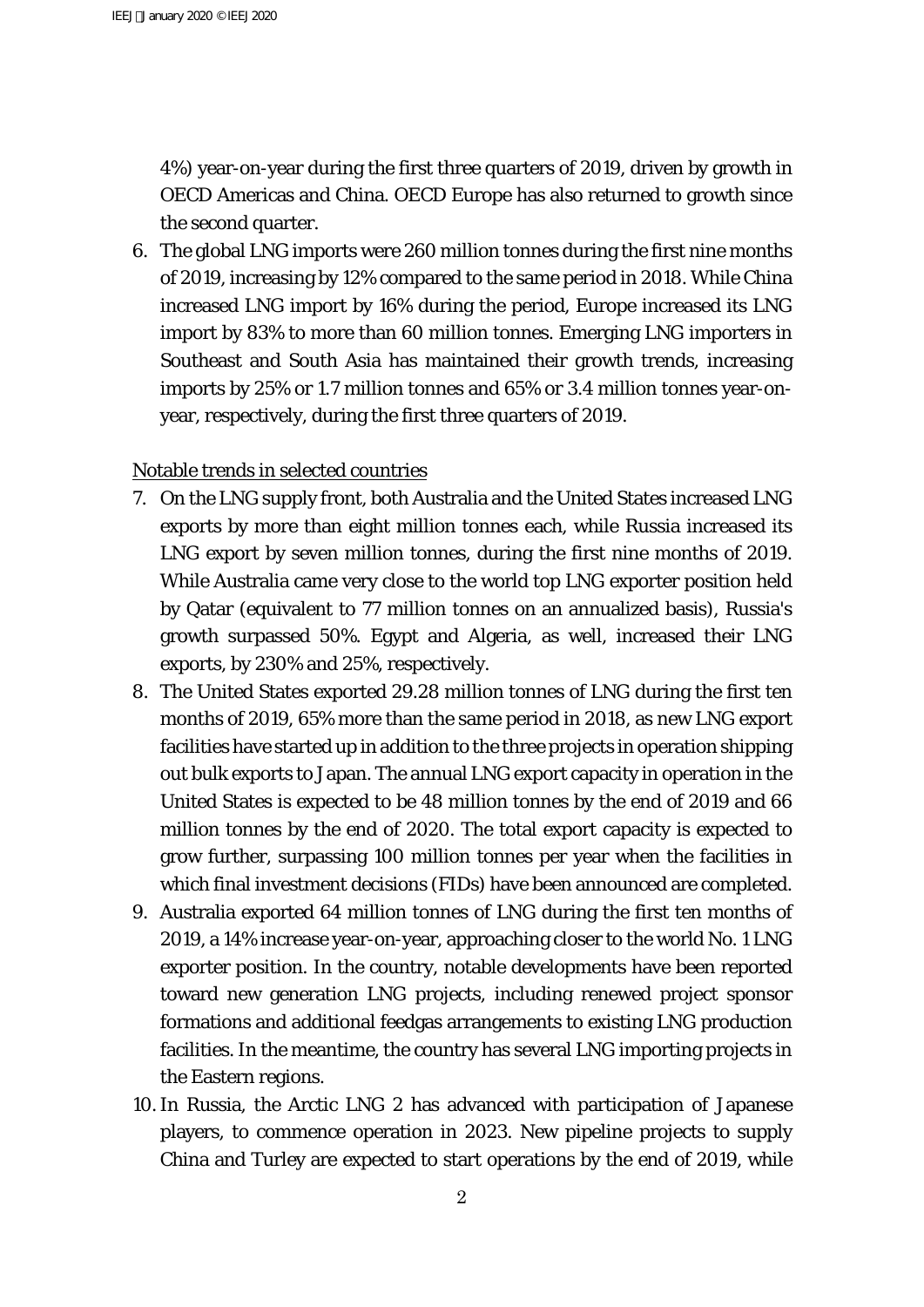the Nord Stream 2 to supply Germany has been slipped into 2020. The Yamal LNG project led by Novatek is now in competition in Europe against pipeline gas from Gazprom, who used to monopolize Russia's gas export.

- 11. China's natural gas production and consumption both increased by 10% yearon-year during the first ten months of 2019, although the growth rates were not as high as those in the last two years. During the same period, the country imported 47.70 million tonnes of LNG, 6.09 million tonnes or 15% more than it did one year earlier.
- 12. Large underground gas storage capacity has been one major contributor to the significant increase of LNG import in Europe. The inventory in European underground gas storage facilities at the end of October was equivalent to 71 million tonnes of LNG, 8.7 million tonnes or 14% larger than one year earlier. It represented 98% of the total working underground gas storage capacity, significantly higher than 87% one year earlier and the highest in the history of the storage statistics.

#### Japan's gas market

13. The number of customers switching retail suppliers in Japan's city-gas market had almost doubled during the last year to reach 12% of the total in the country by December 2019. In the Kanto region, in particular, the number had surpassed 1.5 million or 11.7% of the total residential retail customers there. In the meantime, in the electric power retail market, the switching rates had reached 22% in the country and 30% in Kanto. Competition has intensified between city-gas and electric power companies in mutual entries into each other's home turf.

### New LNG production project development and Japan's contribution

- 14. In 2019, final investment decisions (FIDs) representing 71 million tonnes of annual production capacity - three in the United States, and one each in Mozambique, Russia and Nigeria - were announced, with many additional projects approaching the milestone.
- 15. As the world has significant additional gas resources to be developed, the global LNG supply capacity is expected to grow further in the future. In order to effectively utilise expected flexible LNG supply sources, more infrastructure investment is required in such facilities as LNG trans-shipment terminals, LNG FSRU receiving terminals, and LNG bunkering stations, to which Japanese companies and government are expected to contribute jointly.